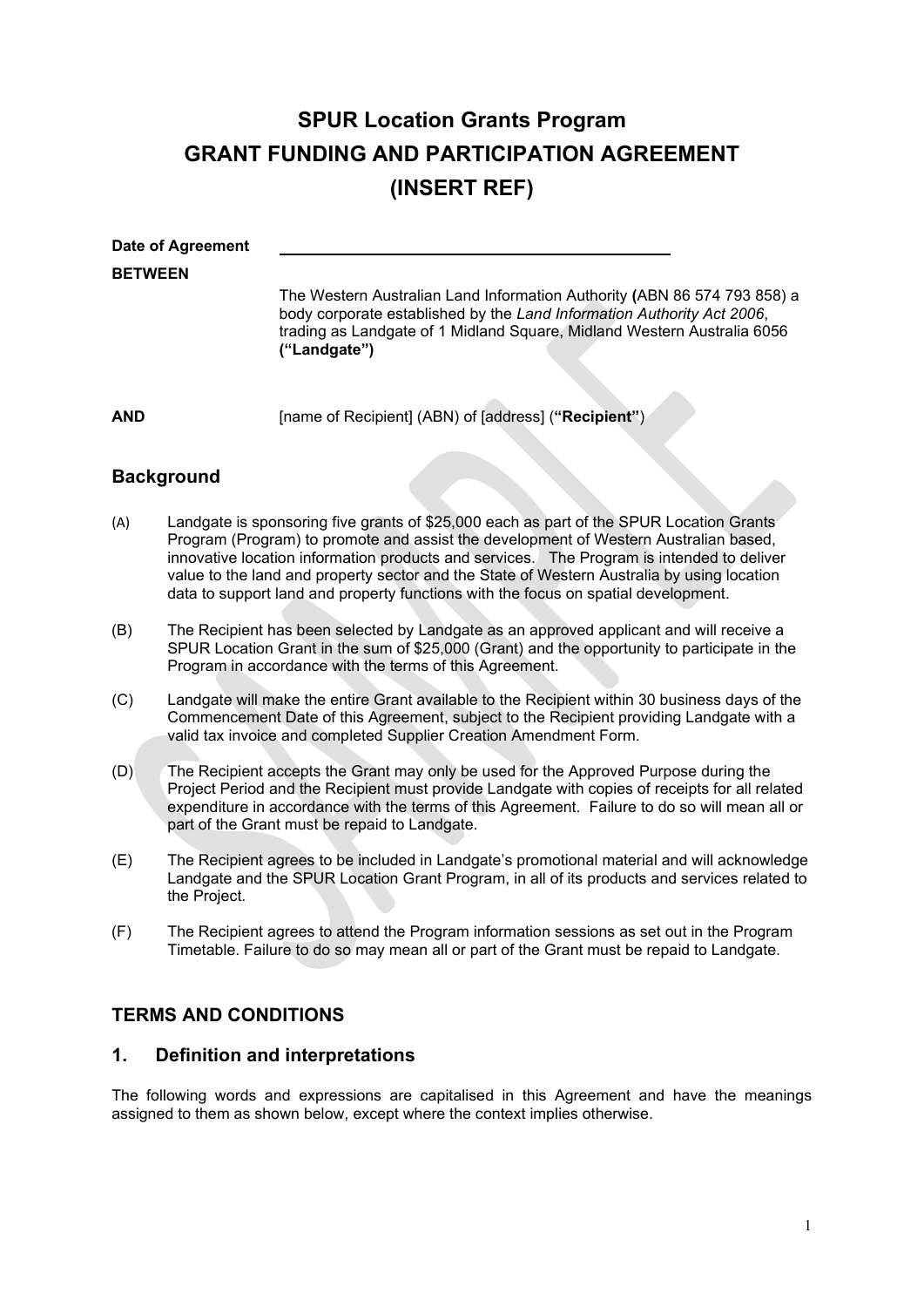| <b>Accelerator Program</b><br><b>Timetable</b>    | Means the SPUR Location Grant Program Timetable as set out on Landgate's website<br>https://www0.landgate.wa.gov.au/business-and-government/spur                                                                                                                                                                                                                                                                                                                                                                                                                                                                                                                                                                                        |  |  |
|---------------------------------------------------|-----------------------------------------------------------------------------------------------------------------------------------------------------------------------------------------------------------------------------------------------------------------------------------------------------------------------------------------------------------------------------------------------------------------------------------------------------------------------------------------------------------------------------------------------------------------------------------------------------------------------------------------------------------------------------------------------------------------------------------------|--|--|
| <b>Agreement</b>                                  | Means this document and includes any Schedule, Annexure or other document incorporated<br>by reference into this document.                                                                                                                                                                                                                                                                                                                                                                                                                                                                                                                                                                                                              |  |  |
| <b>Application</b>                                | Means the Recipient's application submitted by the Recipient to Landgate seeking<br>participation in the Program.                                                                                                                                                                                                                                                                                                                                                                                                                                                                                                                                                                                                                       |  |  |
| <b>Approved Purpose</b>                           | Means the purpose for which the Grant may be used, as detailed in Item 4 of the Schedule.                                                                                                                                                                                                                                                                                                                                                                                                                                                                                                                                                                                                                                               |  |  |
| <b>Business Days</b>                              | Means any day other than a Saturday, Sunday or public holiday in Western Australia.                                                                                                                                                                                                                                                                                                                                                                                                                                                                                                                                                                                                                                                     |  |  |
| <b>Commencement Date</b>                          | Means the date of execution of this Agreement, as specified on the first page.                                                                                                                                                                                                                                                                                                                                                                                                                                                                                                                                                                                                                                                          |  |  |
| <b>Confidential</b>                               | Means information that:                                                                                                                                                                                                                                                                                                                                                                                                                                                                                                                                                                                                                                                                                                                 |  |  |
| <b>Information</b>                                | (a) is by its nature confidential;                                                                                                                                                                                                                                                                                                                                                                                                                                                                                                                                                                                                                                                                                                      |  |  |
|                                                   | (b) is designated in writing by Landgate as confidential;                                                                                                                                                                                                                                                                                                                                                                                                                                                                                                                                                                                                                                                                               |  |  |
|                                                   | (c) the Recipient knows or reasonably ought to know is confidential, and includes:                                                                                                                                                                                                                                                                                                                                                                                                                                                                                                                                                                                                                                                      |  |  |
|                                                   | Information comprised in or relating to any Intellectual Property Rights of<br>(i)<br>Landgate or the State of Western Australia;<br>Landgate information to which the Recipient has access, other than<br>(ii)<br>information referred to in (i), which has actual or potential commercial value to<br>Landgate;<br>Information relating to internal management, computing operations, personnel,<br>(iii)<br>policies, strategies, practices and procedures of Landgate and/or the<br>Government of the State of Western Australia and any information in the<br>Recipient's possession relating to the Western Australian Public Sector; and<br>Information in the Recipient 's possession relating to Landgate's customers,<br>(iv) |  |  |
|                                                   | clients or suppliers;<br>Any information shared between the Parties to this Agreement, pursuant to<br>(v)<br>this Agreement, including the final terms of this Agreement;<br>The contents of any documentation supplied by Landgate to the Recipient.<br>(vi)                                                                                                                                                                                                                                                                                                                                                                                                                                                                           |  |  |
| <b>Final Report</b>                               | Means a detailed evaluation of the Project's short-term and long-term outcomes provided to<br>Landgate by the Recipient at the end of the Project Period.                                                                                                                                                                                                                                                                                                                                                                                                                                                                                                                                                                               |  |  |
| <b>Funds Acquittal</b>                            | Means the financial acquittal of the Grant. The funds acquittal forms part of the Final Report<br>and must be accompanied by invoices and receipts.                                                                                                                                                                                                                                                                                                                                                                                                                                                                                                                                                                                     |  |  |
| Grant                                             | Means the SPUR Location Grant which has been approved by Landgate and available to the<br>Recipient as part of the Program for the sum set out in Item 4 in the Schedule.                                                                                                                                                                                                                                                                                                                                                                                                                                                                                                                                                               |  |  |
| <b>GST Act</b>                                    | Means A New Tax System (Goods and Services Tax) Act 1999 (Cth).                                                                                                                                                                                                                                                                                                                                                                                                                                                                                                                                                                                                                                                                         |  |  |
| <b>Intellectual Property</b><br><b>Rights</b>     | Means all rights in and to any copyright, trademark, trading name, design, patent, know how<br>(trade secrets) and all other rights resulting from intellectual activity in the industrial,<br>scientific, literary or artistic field and any application or right to apply for registration of any of<br>these rights and any right to protect or enforce any of these rights, as further specified in<br>clause 11.                                                                                                                                                                                                                                                                                                                   |  |  |
| <b>Party</b>                                      | Means a signatory to this Agreement, either Landgate or the Recipient.                                                                                                                                                                                                                                                                                                                                                                                                                                                                                                                                                                                                                                                                  |  |  |
| Program                                           | Means the SPUR Location Grant Program run by Landgate which provides financial<br>assistance to support WA-based individuals and businesses to develop innovative location<br>data based products and services.                                                                                                                                                                                                                                                                                                                                                                                                                                                                                                                         |  |  |
| Project                                           | The work specified in the Recipient's Application.                                                                                                                                                                                                                                                                                                                                                                                                                                                                                                                                                                                                                                                                                      |  |  |
| <b>Project Partners</b>                           | Means the Department of Finance, the Department of Local Government Sports and Cultural<br>Industries, the Department of Planning, Lands and Heritage, Department of Jobs,<br>Tourism, Science and Innovation, Small Business Development Corporation.                                                                                                                                                                                                                                                                                                                                                                                                                                                                                  |  |  |
| <b>Project Period</b>                             | Means the period of six months commencing from the Commencement Date.                                                                                                                                                                                                                                                                                                                                                                                                                                                                                                                                                                                                                                                                   |  |  |
| <b>Recipient</b>                                  | Means the party named in this Agreement.                                                                                                                                                                                                                                                                                                                                                                                                                                                                                                                                                                                                                                                                                                |  |  |
| <b>Schedule</b>                                   | Means the Schedule to this Agreement.                                                                                                                                                                                                                                                                                                                                                                                                                                                                                                                                                                                                                                                                                                   |  |  |
| <b>Supplier Creation</b><br><b>Amendment Form</b> | Means the document entitled "Supplier Creation Amendment Form.pdf" attached to the email<br>sent to the Recipient by Landgate confirming the Recipient's successful selection for the<br>Program.                                                                                                                                                                                                                                                                                                                                                                                                                                                                                                                                       |  |  |
| <b>Tax Invoice</b>                                | Means a tax invoice as defined in the GST Act.                                                                                                                                                                                                                                                                                                                                                                                                                                                                                                                                                                                                                                                                                          |  |  |
| <b>Term</b>                                       | Means the duration of this Agreement, as further defined in clause 15 of this Agreement.                                                                                                                                                                                                                                                                                                                                                                                                                                                                                                                                                                                                                                                |  |  |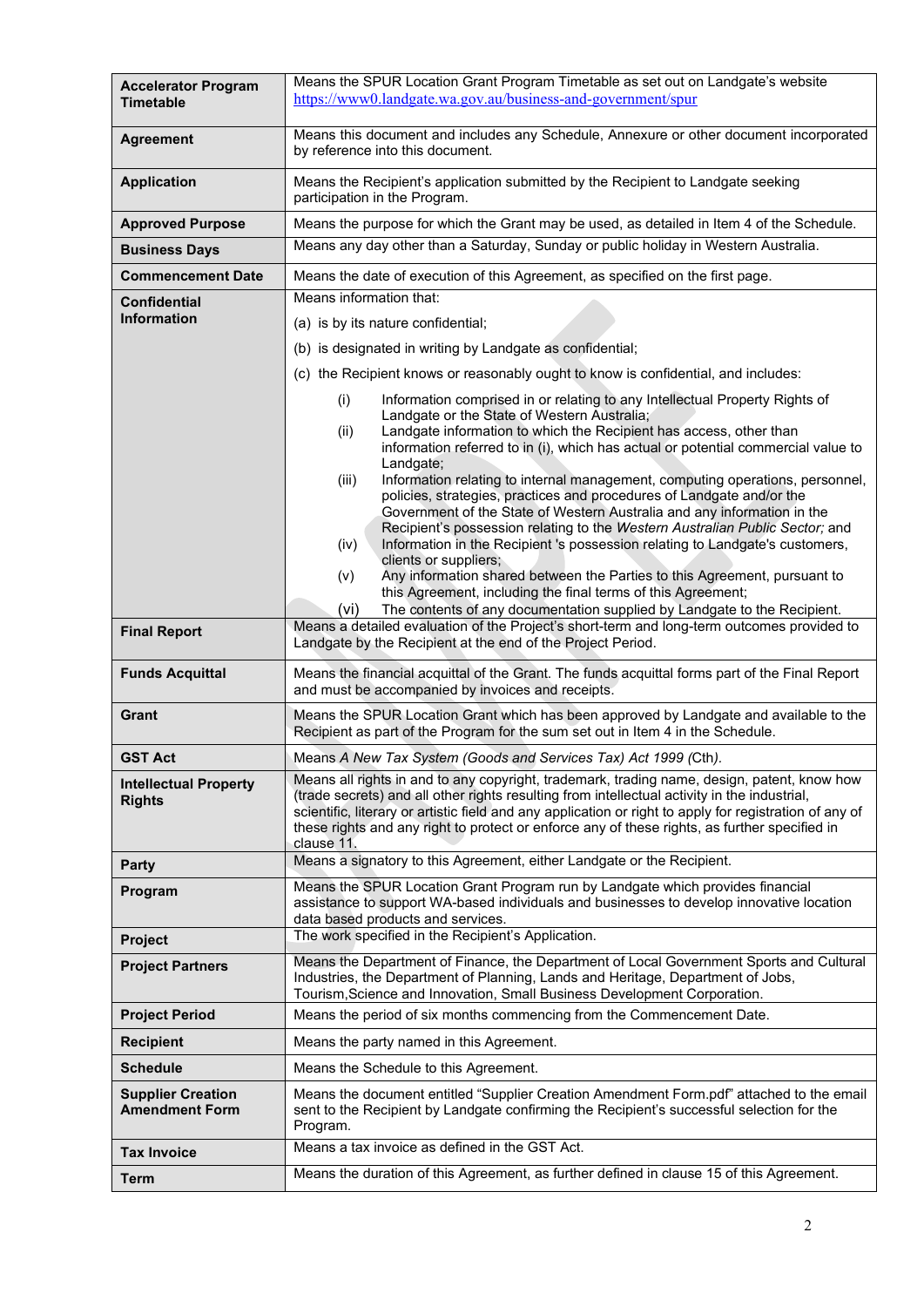# **2. Interpretation**

In this Agreement, unless the contrary intention appears:

- (a) Words importing the singular include the plural and vice versa and words denoting a given gender include all other genders;
- (b) Reference to a person or third party includes an individual, the estate of an individual, a partnership, a body politic, a corporation and a statutory or other authority or association (incorporated or unincorporated);
- (c) References to any person or to any Party to this Agreement will include that person's or Party's personal representatives, executors, administrators, predecessors, successors and permitted assigns;
- (d) Reference to a Party includes that Party's board members, officers, employees, consultants, agents and invitees;
- (e) Where any word or phrase is given a defined meaning, any other part of speech or grammatical form of such word or phrase has a corresponding meaning;
- (f) Headings and bold print are for convenience only and do not affect interpretation;
- (g) A reference to a statute, ordinance, code or other law includes regulations, by-laws, rules and other statutory instruments for the time being in force and consolidations, amendments, reenactments or replacements of any of them;
- (h) A reference to any agreement or document is a reference to that agreement or document as amended, supplemented or replaced from time to time;
- (i) Where a Party to this Agreement is more than one person, they are jointly and severally liable under the terms of this Agreement;
- (j) If a word or phrase is defined, other parts of speech and grammatical forms of that word or phrase have corresponding meanings;
- (k) References to time are to Western Standard Time or Western Daylight Time, in Perth, Western Australia;
- (l) Where time is to be reckoned from a day or event, that day or the day of that event is to be included;
- (m) References to currency are to Australian currency unless otherwise stated;
- (n) When the day or last day for doing an act is not a Business Day in the place where that act is to be done, then the day or last day for doing the act will be the directly preceding Business Day in the place where that act is to be done;
- (o) Any Schedule, Annexure or document entered into pursuant to this Agreement whether executed at the time of entering into this Agreement or later during the Term of this Agreement, is incorporated into and forms part of this Agreement; and
- (p) No decision, exercise of discretion, judgment or opinion or approval of any matter mentioned in this Agreement or arising from it, will be deemed to have been made by Landgate, unless in writing and at its sole discretion, except where otherwise expressly provided in this Agreement.

# **Landgate's Obligations**

# **3. Grant of Money**

- **3.1** Landgate will pay to the Recipient the Grant, plus GST if applicable, in accordance with subclauses 3.2 and 3.3 below.
- **3.2** The Grant is payable within 30 days of the Commencement Date, subject to the Recipient providing Landgate with a valid tax invoice, completed Supplier Creation Amendment Form and with proof of currency for the required insurance as set out in Item 5 of the Schedule.
- **3.3** The Grant will be paid via electronic funds transfer to the Recipient, to the account details supplied in the completed Supplier Creation Amendment Form.

# **Recipient's Obligations**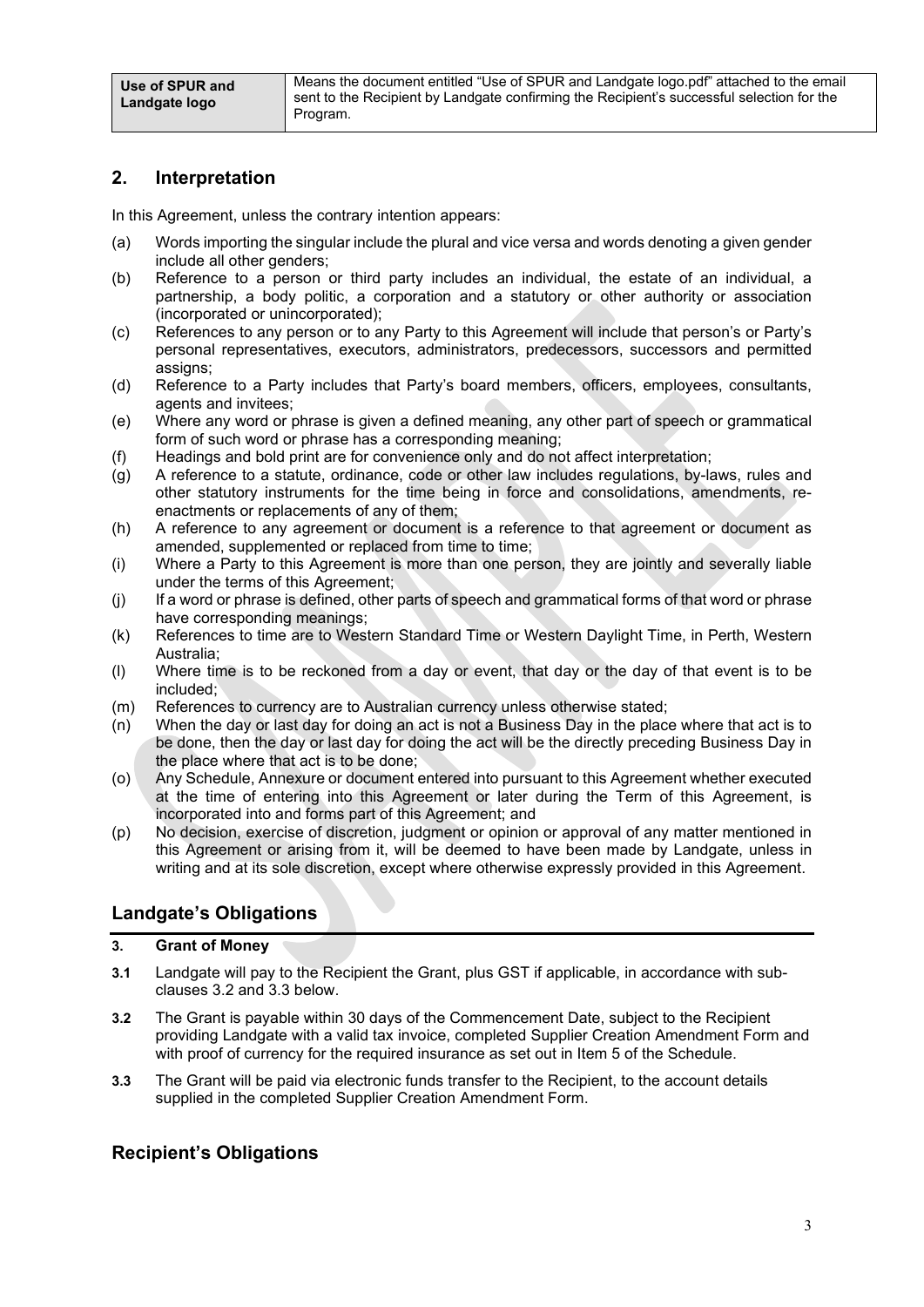# **4. Application of Funds**

- **4.1** The Recipient may only use the Grant for the Approved Purpose set out in Item 4 of the Schedule.
- **4.2** If the Recipient wishes to use the Grant for any other activities than those specified in the Approved Purpose, the Recipient must seek Landgate's prior written approval. Landgate maintains the right to decline such requests.
- **4.3** The Recipient must:
	- (a) contribute or comply with all monetary and other obligations specified for the Recipient in this Agreement, including but not limited to those specified in the Schedule;
	- (b) comply throughout the Project Period with all warranties and representations made in the Application;
	- (c) always act ethically in connection with this Agreement and in accordance with good corporate governance practices;
	- (d) act in good faith at all times towards Landgate and the Project Partners and provide assistance and co-operation as practicable, on request by Landgate;
	- (e) not demean, defame or otherwise denigrate Landgate or the Project Partners;
	- (f) comply with all State and Commonwealth laws relevant to this Agreement; and
	- (g) use its best endeavours to ensure that none of its employees, consultants or agents cause the Recipient to breach this Agreement.

# **5. Project Period**

- **5.1** The Recipient must complete the Project within the Project Period.
- **5.2** An additional three calendar months may be added to the Project Period, at Landgate's absolute discretion, without the need for a variation agreement. However, the Recipient must seek Landgate's approval and obtain written confirmation by email.

## **6. Representations**

- **6.1** The Recipient warrants that all representations, undertakings, promises, projections and warranties given under or in connection with the Project, Application and this Agreement are true and correct.
- **6.2** If representations made by the Recipient prove to be incorrect, incomplete, false, or misleading, Landgate may, at any time and in accordance with sub-clause 6.1 above, require the Recipient to repay all or part of the Grant within 14 days.

# **7. Conduct of Project**

- **7.1** The Applicant must carry out the Project in accordance with this Agreement.
- **7.2** The Recipient is solely responsible for ensuring that any work undertaken on the Project is completed to a satisfactory standard and complies with any relevant legislation.

# **8. Reporting**

**8.1** Within 30 days of the end of the Project Period, the Recipient must submit a Final Report to Landgate and a Funds Acquittal including invoices and receipts. The Final Report and Funds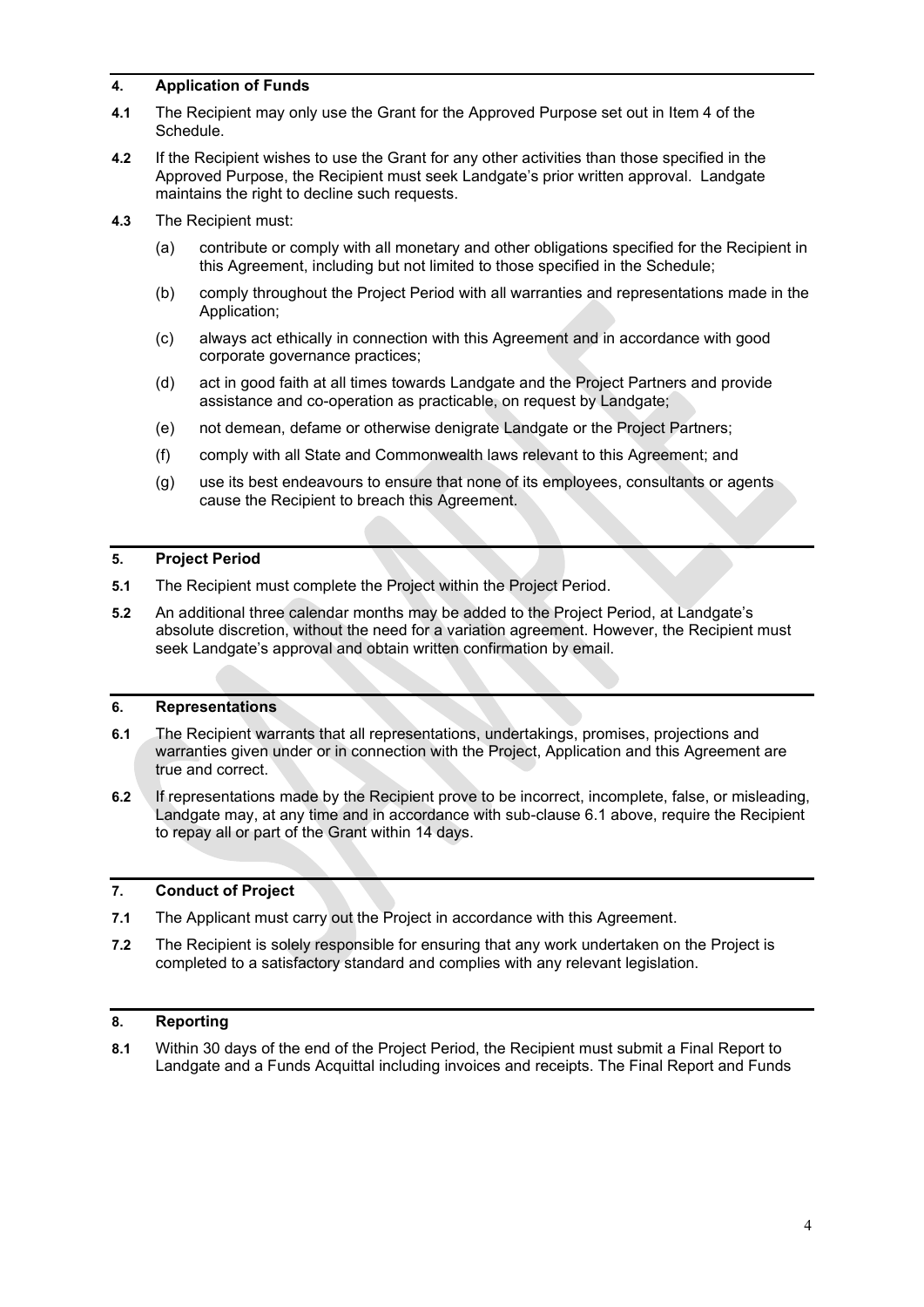Acquittal must be completed in the Final Report template which shall be provided to the Recipient at the completion of the Project Period.

- **8.2** Any unspent Grant monies must be returned to Landgate within 30 days of lodging the Final Report. Further details and instructions for the remittance of unspent funds, including any GST adjustment, are included in the Final Report template.
- **8.3** Landgate reserves the right to request from the Recipient, a progress report at or around the mid-point of the Project Period.
- **8.4** Recipients may be required to provide further feedback within 36 calendar months of the end of the Project Period to assist Landgate assess the benefits of the Program.
- **8.5** This clause 8 will survive termination of this Agreement.

#### **9. Record Keeping and Audits**

- **9.1** The Recipient must keep all invoices and receipts for expenses paid for with the Grant. Copies shall be required to be submitted to Landgate with the Funds Acquittal.
- **9.2** The Recipient must, if required by Landgate at any time, permit Landgate to conduct a review or audit of the Project including the use of the Grant. Landgate will give the Recipient at least seven days' written notice of its intention prior to such a review or audit. The Recipient agrees to fully cooperate with any request for assistance, information and records pursuant to such a review.
- **9.3** If the Recipient breaches the Approved Purpose and has used the Grant for activities that have not been approved by Landgate, the Recipient must:
	- (a) repay up to 100 per cent of the total Grant within 14 days, with the amount to be repaid at the discretion of Landgate; and
	- (b) repay Landgate for the cost of the audit.

#### **10. Acknowledgement**

- **10.1** The Recipient agrees to acknowledge Landgate and Landgate's support in all publications, media (including social media) and promotional material relating to the Project. Logos will be provided to the Recipient for such use, subject to clause 12 of this Agreement.
- **10.2** If requested, the Recipient agrees to participate in public promotions of the Program and provide testimonials and feedback for use by Landgate in its promotional material.

# **General Conditions**

## **11. Intellectual Property Rights**

- **11.1** Landgate will have no ownership over new or existing material created by and used by the Recipient under this Agreement.
- **11.2** The Recipient must ensure that in carrying out the Project it does not infringe the Intellectual Property Rights of any person or organisation and indemnifies Landgate from any such claim.
- **11.3** The Recipient will promptly report to Landgate any known or suspected infringement of the Intellectual Property Rights referred to in sub-clause 11.2.

#### **12. Trademarks and Logos**

- **12.1** The Recipient acknowledges that trademarks and logos owned by Landgate may not be used in any manner, without Landgate's prior written consent.
- **12.2** The Recipient understands and agrees to abide by the conditions found in the "Use of the SPUR and Landgate logo" document.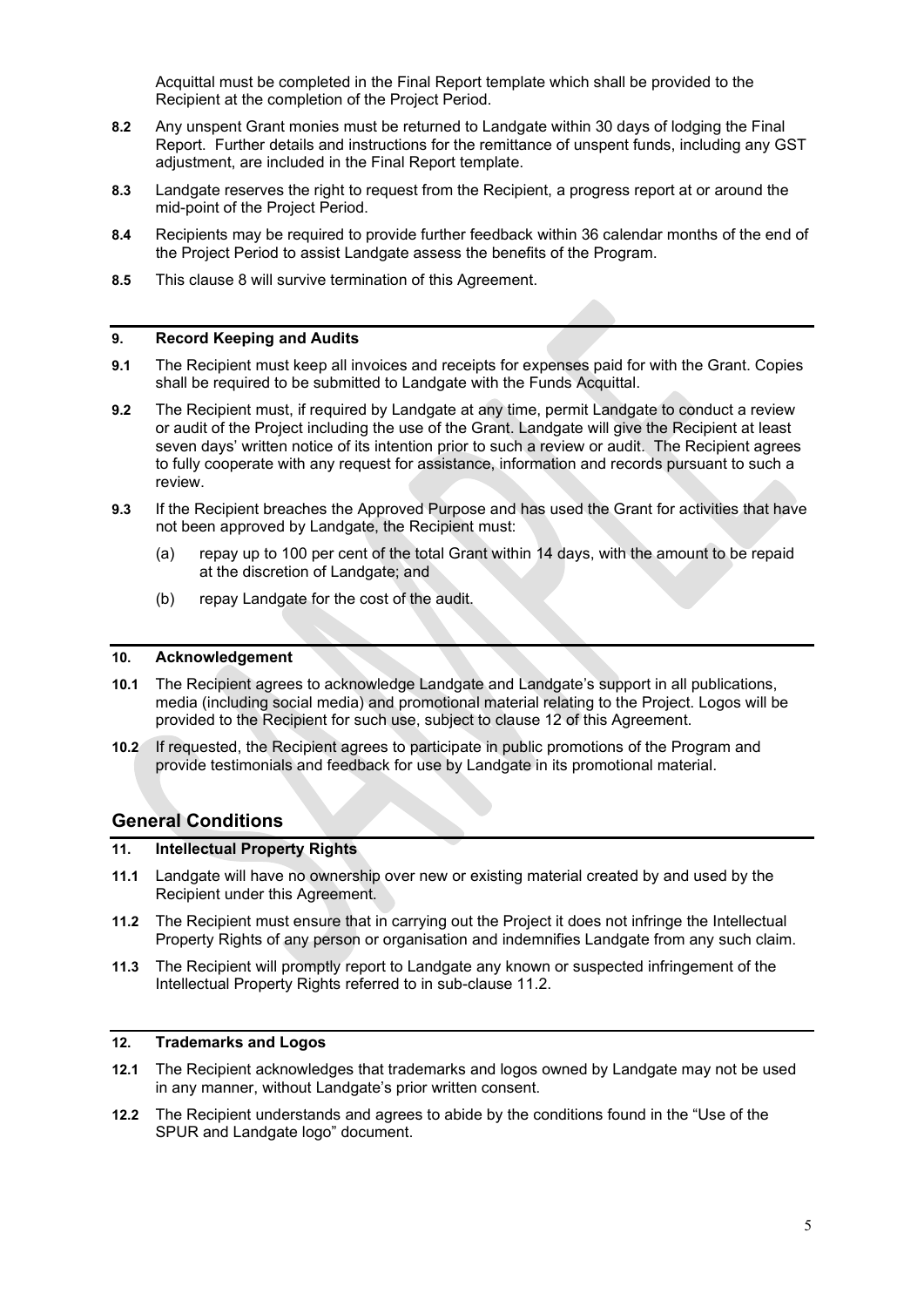# **13. Disclaimer and Warranty**

- **13.1** The Recipient acknowledges and agrees that, other than as expressly provided for in this Agreement and to the extent permitted by law:
	- (a) no warranty, condition, description or representation is given by Landgate, in relation to any documentation, services and/or software provided in conjunction with this Agreement; and
	- (b) all representations, warranties, terms and conditions whether express or implied by use, statute or otherwise, in relation to the state, quality or fitness for purpose of any documentation, services and/or software provided in conjunction with this Agreement, are excluded.
- **13.2** Notwithstanding the preceding clause, Landgate's liability for any breach of terms implied by legislation which cannot be excluded, will be limited to the extent permitted by law and at the option of Landgate.
- **13.3** Notwithstanding anything else in this Agreement, the Recipient must ensure that Landgate will not be held liable for any loss or damages claimed by third parties arising from or in connection with the Recipient's outputs.
- **13.4** The Recipient will indemnify and keep Landgate indemnified against any loss, cost or expense which Landgate may sustain or incur as a consequence of all claims, actions, demands, or suits arising from the use of this Grant, or from the Project.
- **13.5** The Recipient agrees to keep Landgate indemnified against all costs, expenses and liabilities whatsoever, arising out of or in connection with any claim that carrying out the Project by the Recipient infringes the Intellectual Property Rights of any person or organisation.
- **13.6** The indemnity referred to in this clause 13 survives the expiration or termination of this Agreement.

#### **14. Insurance**

- **14.1** The Recipient must take out and maintain at its sole expense for the Term the insurance policies set out in Item 5 of the Schedule.
- **14.2** The Recipient must notify Landgate immediately of any cancellation or non-renewal of the insurance policies referred to in this clause.
- **14.3** Landgate may, in its absolute discretion, subject to the provision of 60 days' notice, reasonably require the Recipient to increase the level of insurance obtained by the Recipient, as referred to in this clause.
- **14.4** The Recipient must provide to Landgate:
	- (a) a certificate of currency or other policy documentation as deemed reasonably necessary by Landgate, as evidence of the insurance held by the Recipient to meet the requirements of this clause; and
	- (b) during the Term, a copy of each annual renewal of the Recipient 's certificate of currency, on receipt from their insurer.

#### **15. Term of Agreement**

**15.1** The Term of this Agreement commences on the Commencement Date and continues for the duration of the Project Period but may be immediately terminated by either Party by giving written notice to the other Party in the circumstances set out in clause 16.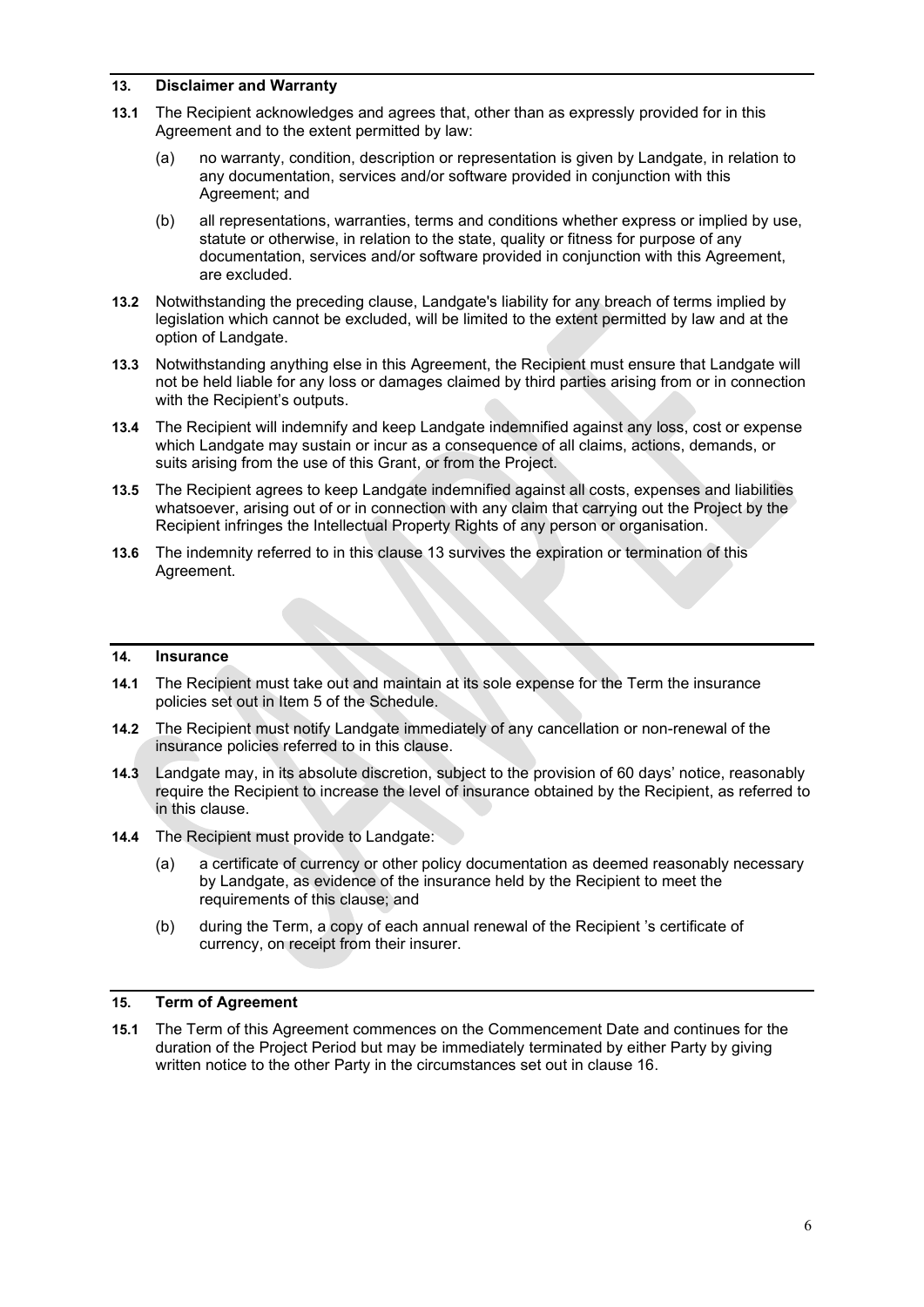## **16. Termination and Breach**

- **16.1** Either party may terminate this Agreement immediately by notice in writing to the other Party if the other Party:
	- (a) breaches any term of this Agreement which cannot be remedied; or
	- (b) breaches any term of this Agreement and fails to remedy the breach within 10 business days of written notice requiring it to do so.
- **16.2** If the Recipient is wound up, dissolved, becomes insolvent or has a liquidator, administrator, receiver, manager or receiver and manager appointed, Landgate may immediately terminate this Agreement, by notice in writing to the Recipient.
- **16.3** If the Recipient is in breach and the Agreement is terminated by Landgate, the Recipient must:
	- (a) repay the Grant within 10 business days, or as otherwise specified by Landgate;
	- (b) complete a Final Report and Funds Acquittal on the Project, in accordance with clause 8, above.
- **16.4** If Landgate is in breach and the Agreement is terminated by the Recipient, the Recipient must submit a Final Report within 30 business days (including a Funds Acquittal) from the termination date, with any unspent Grant monies to be repaid to Landgate within another 30 business days.

## **17. Waiver**

**17.1** Failure or neglect by either Party to enforce at any time any of the provisions of this Agreement will not be construed as or deemed to be a waiver of that Party's rights under this Agreement.

## **18. Entire Agreement**

**18.1** This Agreement constitutes the entire Agreement between the Recipient and Landgate and supersedes any prior representations, understandings, warranties or agreements that relate to this subject matter.

# **19. Governing Law**

**19.1** This Agreement shall be governed by and construed according to the laws of Western Australia.

#### **20. Goods and Services Tax (GST)**

- **20.1** The Recipient warrants that it has an Australian Business Number (ABN) and is GST compliant.
- **20.2** Landgate warrants that it has an ABN and is registered for GST.
- **20.3** In this Agreement, the terms 'supply', 'registered', 'Tax Invoice' and 'GST' have the same meaning as in the GST Act.

#### **21. Confidentiality**

- **21.1** Both Parties must not use or disclose (directly or indirectly) the other Party's Confidential Information, unless for the purposes of this Agreement and where:
	- (a) the other Party gives consent; or
	- (b) when required to do so by law.
- **21.2** This clause 21 will survive termination of this Agreement.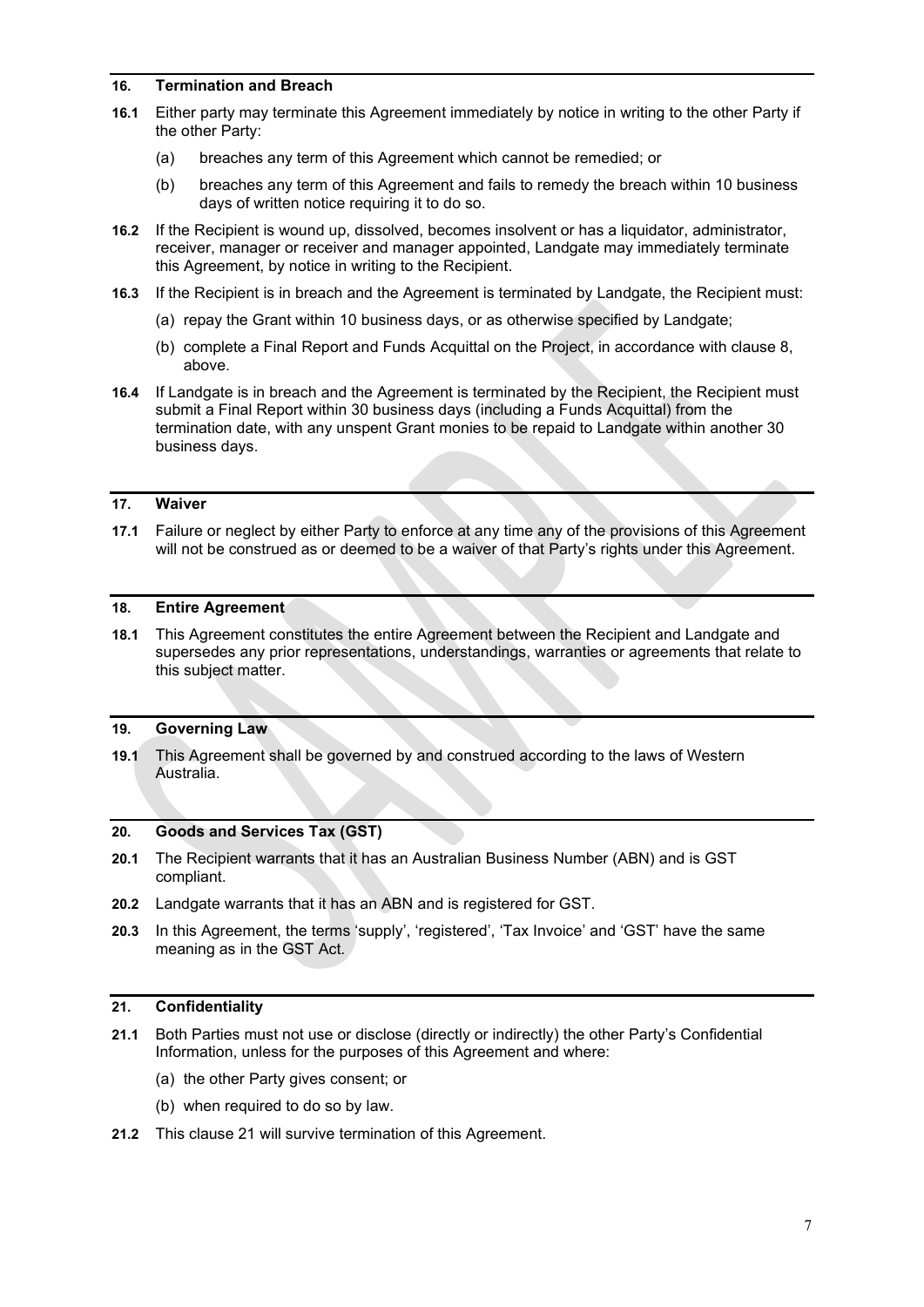# **22. Privacy**

- **22.1** The Recipient agrees to:
	- (a) comply with the requirements of Landgate's Privacy Policy, particularly in relation to its handling of personal information, as defined in such Policy, including the collection, use, disclosure and security of such information;
	- (b) comply with any other reasonable direction relating to privacy given by Landgate.
- **22.2** Landgate will not be responsible for any actions, claims, cost, proceedings, suits or demands whatsoever arising out of any breach of applicable privacy legislation by the Recipient.
- **22.3** The Recipient will provide any assistance requested by Landgate in relation to an investigation of an alleged contravention of applicable privacy legislation by the Recipient.
- **22.4** This clause 22 will survive termination of this Agreement.

## **23. Dispute Resolution**

- **23.1** Before resorting to external dispute resolution mechanisms, the Parties must attempt to settle by negotiation in good faith, any dispute in relation to this Agreement and where practicable, each Party will refer the matter to personnel who have authority to intervene and direct some form of resolution.
- **23.2** Either Party may give the other Party formal notice in writing of a dispute and if the dispute is not settled within 10 Business Days, it must be submitted to the dispute resolution process described in clauses 23.3 – 23.5 below.
- **23.3** It is agreed by both Parties that the dispute resolution process will first consist of mediation.
- **23.4** In the absence of agreement, the mediation will be conducted by a single mediator. The mediator is to be appointed by the *President of the Law Society of Western Australia* within 10 Business Days of request for appointment by one Party to the other. During the mediation:
	- (a) the Parties may not be represented by legal practitioners;
	- (b) the mediator will determine the process for mediation;
	- (c) the costs of the mediation will be shared equally by the Parties.
- **23.5** If the dispute remains unresolved after 30 days and both Parties have made genuine attempts to resolve the dispute in accordance with the preceding sub-clauses, either Party may then have recourse to the courts.

# **24. Variation**

**24.1** The Agreement may only be varied in writing by the Parties. Any variation of the Approved Purpose outlined in Item 4 of the Schedule will require written approval from Landgate and a Deed of Variation will need to be signed by both Parties.

# **25. Force Majeure**

- **25.1** A Party to this Agreement will not be entitled to exercise its rights and remedies upon the default of the other Party if that default:
	- (a) is caused by an act or event beyond the reasonable control of that other Party;
	- (b) continues for greater than one month;
	- (c) was not reasonably foreseeable at the time this Agreement was entered into.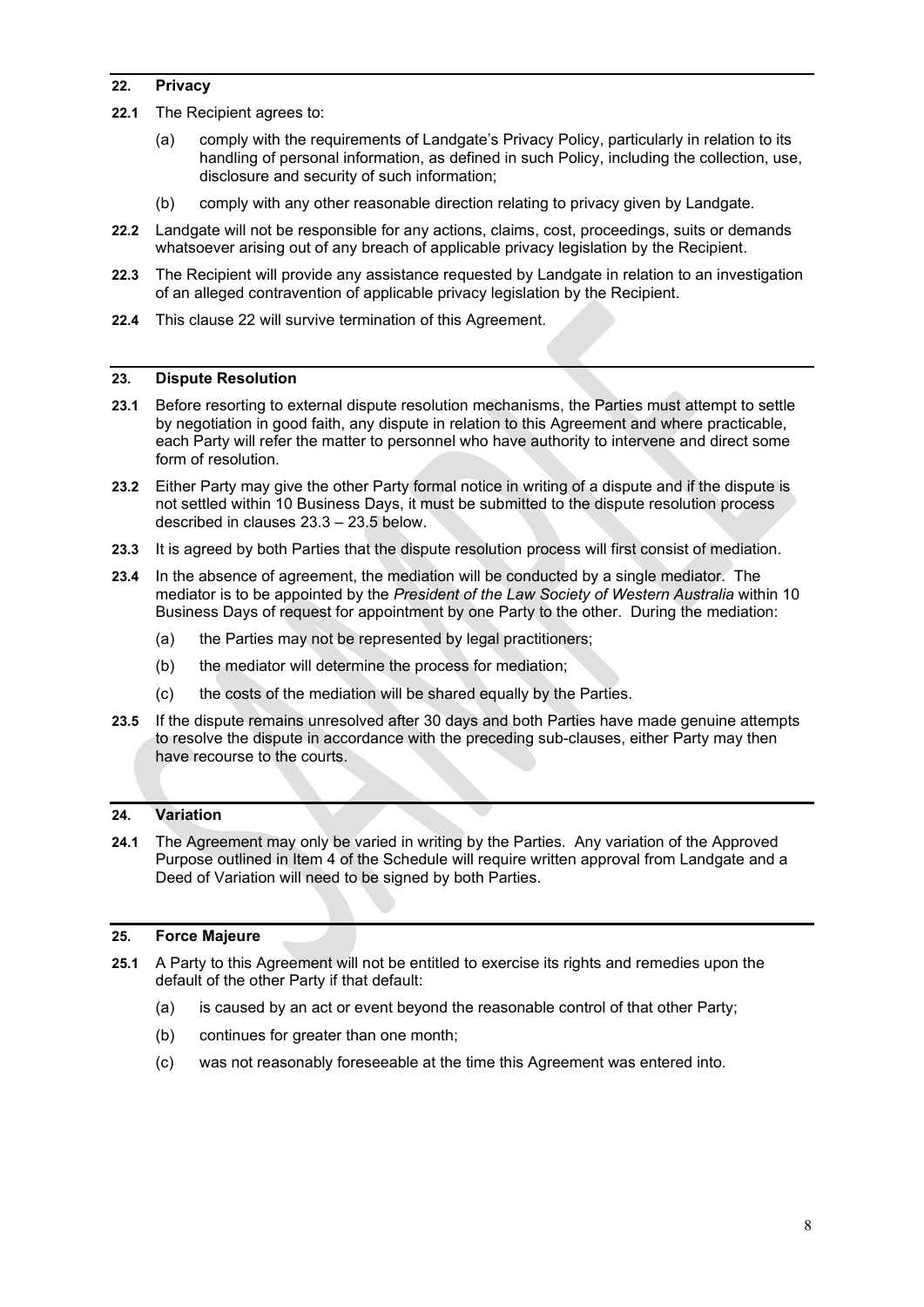- **25.2** Both Parties will be released from their respective obligations in the event of national emergency, war, prohibitive governmental legislation or if any other cause beyond the reasonable control of the Parties renders performance of the Agreement impossible.
- **25.3** In the event that the preceding two sub-clauses apply then neither Party will be in breach of its obligations which it cannot fulfil as a result of that event. As soon as a Party believes an occurrence has occurred of the type stated in those sub-clauses, it must notify the other Party.
- **25.4** If the situation specified in sub-clauses 25.1 or 25.2 occurs, the Recipient must comply as though the Agreement is being terminated under clause 16.3 above.

# **26. Conflict of Interest**

- **26.1** The Recipient must disclose to Landgate, any information that is or might be relevant to determining whether an actual, potential or perceived conflict of interest exists or might exist in relation to this Agreement or the performance of this Agreement by the Recipient.
- **26.2** Landgate may, in its discretion, terminate the Agreement if it considers that the Recipient has, or could reasonably be considered to have, an actual, potential or perceived conflict of interest in relation to the performance of the Agreement by the Recipient.

## **27. No Bribe, Inducement or Offer of Employment**

- **27.1** The Recipient must not, without the prior written consent of Landgate, directly or indirectly approach or communicate with any officer or employee of Landgate having any connection or involvement with the Agreement, for:
	- (a) an offer of employment; or
	- (b) availability of employment,

with the Recipient or any related entity.

**27.2** The Recipient must not directly or indirectly offer a bribe, gift or inducement to any officer or employee of Landgate in connection with the Agreement.

#### **28. Assignment and Sub-Contracting**

- **28.1** The Recipient may not assign, transfer or sub-contract its rights under this Agreement unless it has first obtained the written consent of Landgate, whose consent may be withheld with absolute discretion.
- **28.2** If the Recipient is a corporation (other than a public company as defined in the *Corporations Act 2001 (*Cth*))*, the Recipient is deemed to have assigned the Agreement if:
	- (a) anything occurs, the effect of which is to transfer, directly or indirectly, the management or control of the Recipient to another person; or
	- (b) there is any change in control of the Recipient within the meaning of the *Corporations Act 2001 (*Cth*)*.
- **28.3** Any assignee or similar must comply with the representations made by the Recipient in its Application, prior to Landgate approving any assignment, transfer, sub-contract or similar.
- **28.4** In addition to sub-clause 28.1, the Recipient must not sub-contract its rights under this Agreement in whole or in part, unless:
	- (a) the relevant terms and conditions of this Agreement also apply to any sub-contractor (except for the Grant set out in the Schedule);
	- (b) the Recipient ensures that Landgate will be permitted to inspect any sub-contractor's contracts, accounts and records which arise from or relate to this Agreement;
	- (c) the Recipient remains entirely responsible for the acts or omissions of any sub-contractor under or in connection with this Agreement;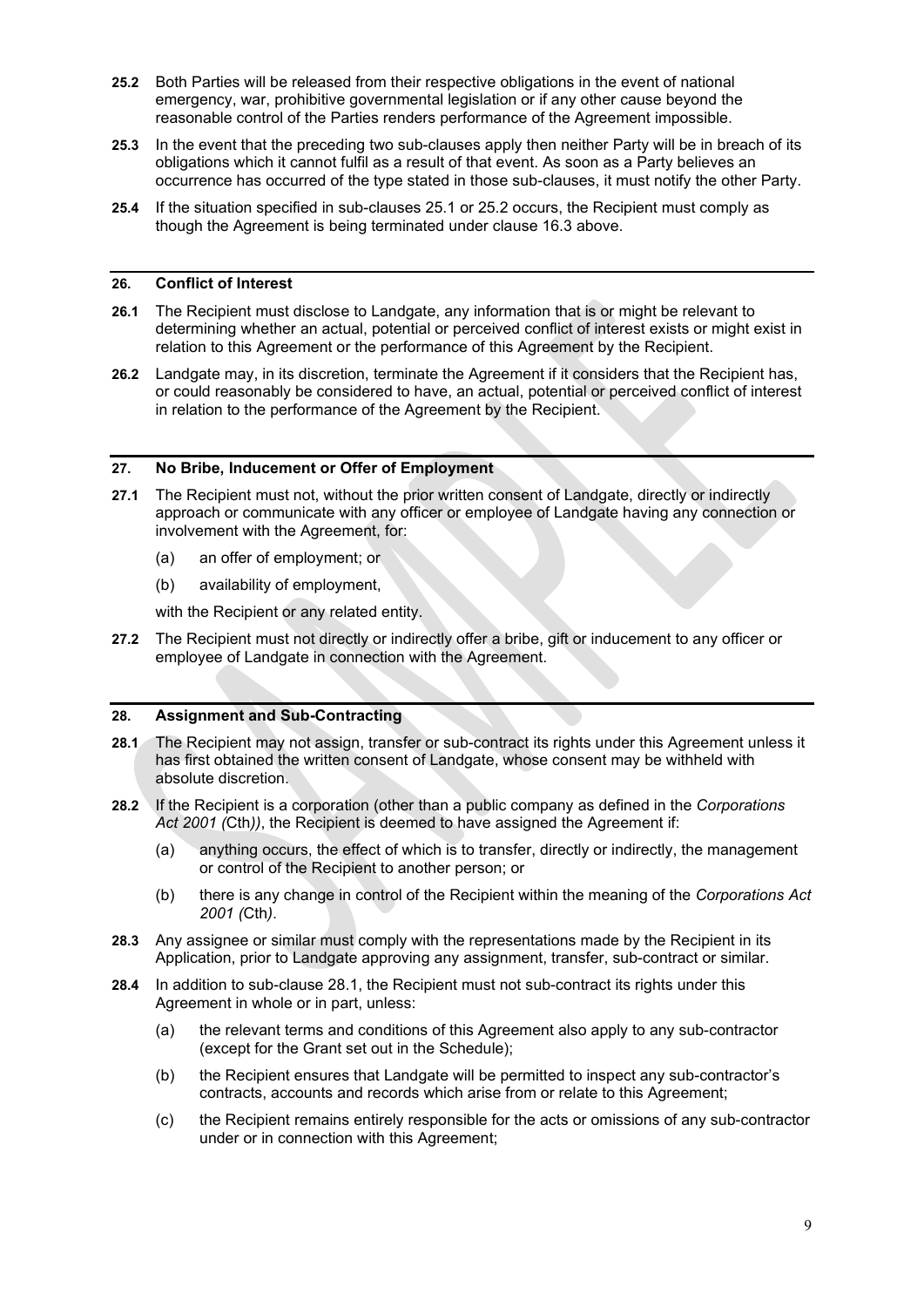- (d) the Recipient indemnifies Landgate fully for any loss it suffers or against any third party liability it incurs, that is caused or contributed to by an act or omission of a subcontractor;
- (e) the Recipient informs all sub-contractors (or similar), that the contractual relationship between the Recipient and Landgate does not impose any express or implied legal obligation of any nature whatsoever, in contract or by any other means, on the part of Landgate to the sub-contractor; and
- (f) the business details of any sub-contractor are advised to Landgate in writing and updated in the same manner whenever the details change.
- **28.5** Landgate may withdraw its consent to any or all of the Recipient's sub-contractors at any time by Notice and the Recipient must terminate the sub-contractors concerned within seven days of the date of such Notice.
- **28.6** If Landgate withdraws its consent to any sub-contractor in accordance with the preceding clause, Landgate may also (acting in its absolute discretion):
	- (a) terminate this Agreement in accordance with clause 16 above; and
	- (b) terminate any other contracts it has with the Recipient.
- **28.7** Neither Landgate, nor the Western Australian Government, will be subject to any claim for damages or any other loss, for any contracts terminated under this clause.

# **Landgate's Execution:**

| Signed for and on behalf of the Western      |             |
|----------------------------------------------|-------------|
| <b>Australian Land Information Authority</b> |             |
| in accordance with authorisation under       | Name        |
| section 88 of the Land Information           |             |
| Authority Act 2006, in the presence of:      | Date: $/$ / |

Signature of Witness

 $\overline{\phantom{a}}$  , where  $\overline{\phantom{a}}$  , where  $\overline{\phantom{a}}$  , where  $\overline{\phantom{a}}$ 

\_\_\_\_\_\_\_\_\_\_\_\_\_\_\_\_\_\_\_\_\_\_\_\_\_\_\_\_\_\_\_\_\_\_\_\_\_\_\_

Name of Witness (print)

Date:  $/$  /

# **Recipient's 's Execution:**

| Executed by ………………………………………(ABN…………………………) in accordance with section |  |
|-----------------------------------------------------------------------|--|
| 127 of the Corporations Act 2001:                                     |  |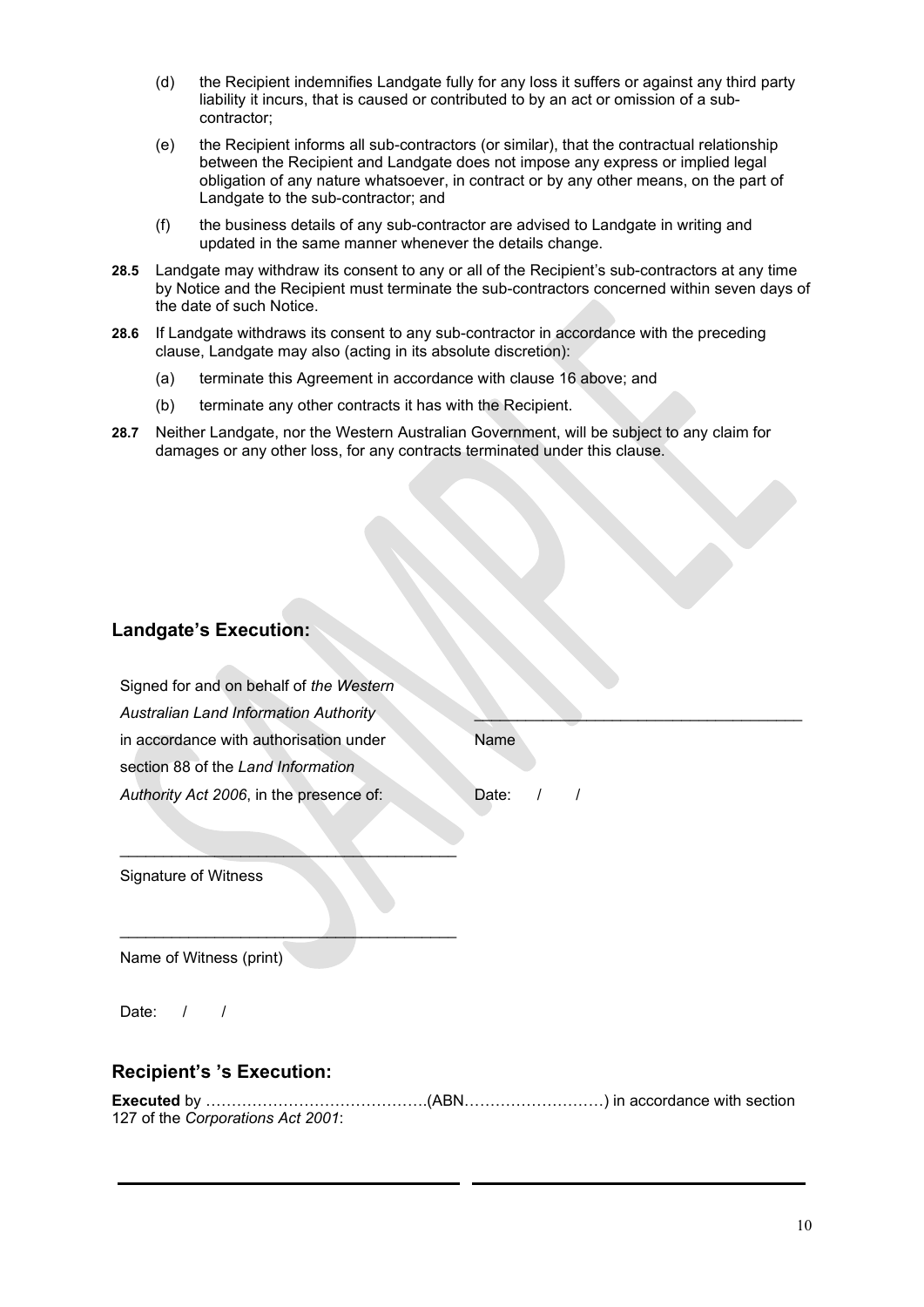| Name of Director (print)                                                                                          | Name (print) |
|-------------------------------------------------------------------------------------------------------------------|--------------|
| Date: $/$ /                                                                                                       | Date: $/$ /  |
| Executed by ………………………………………(ABN………………………) in accordance with section<br>127 of the <i>Corporations Act 2001</i> : |              |
| Signature of Sole Director/Sole Secretary                                                                         |              |
| Name of Sole Director/Sole Secretary (print)                                                                      |              |
| Date: $/$ /                                                                                                       |              |
|                                                                                                                   |              |
|                                                                                                                   |              |
|                                                                                                                   |              |
|                                                                                                                   |              |
|                                                                                                                   |              |